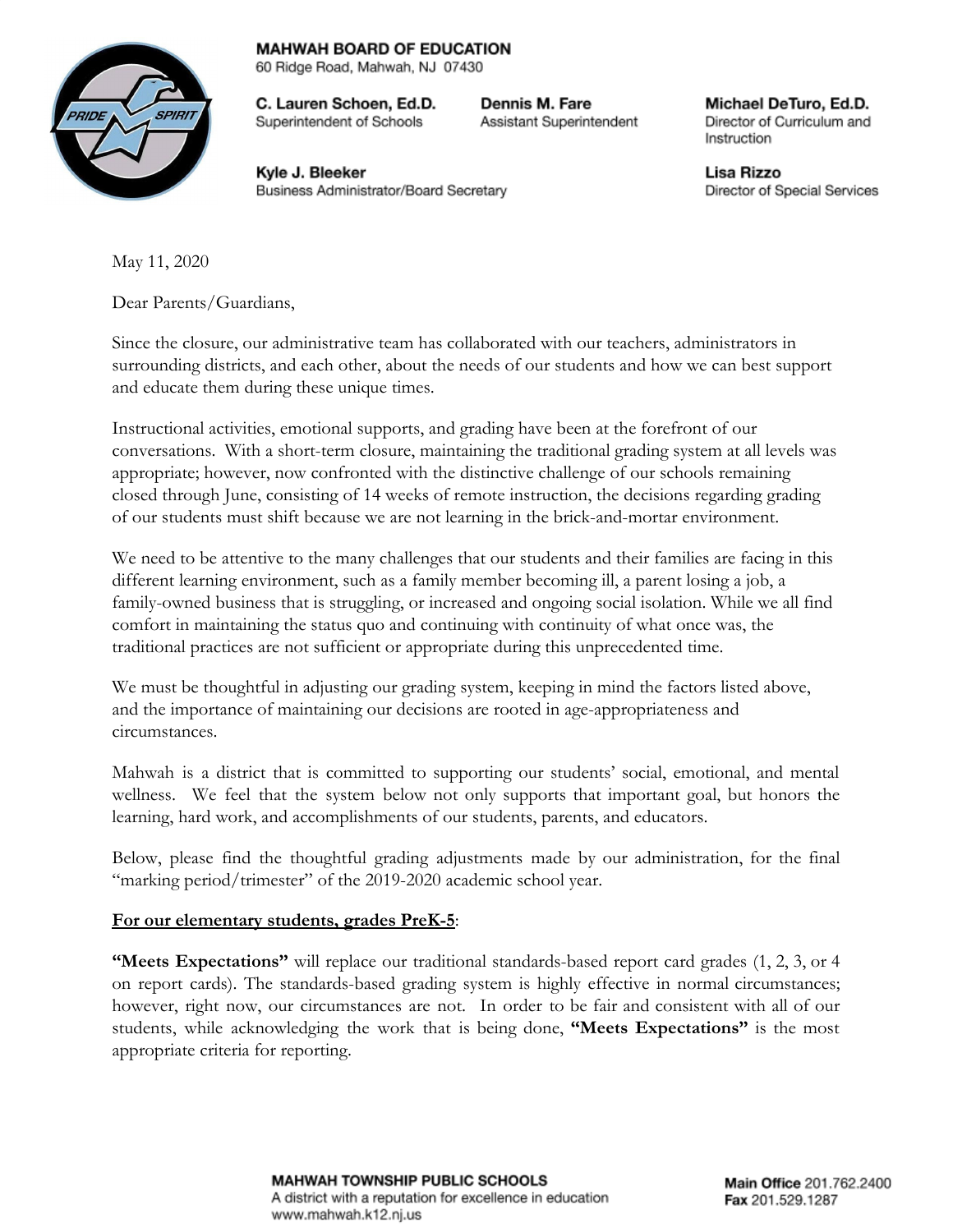We will assess students based upon their completion, submission, and understanding of their work for the third trimester. Teachers will continue to teach students their curricula using Google Classroom, Zoom videoconferencing, and other platforms. Additionally, using formative assessments, such as "Do Nows," entry/exit tickets, and quizzes, teachers will grade our students. Summative or final assessments, such as tests and end-of-unit projects, will be utilized only when appropriate. Students who complete their assignments and meet these expectations will earn a grade of **"Meets Expectations"** for the third trimester.

## **Ramapo Ridge Middle School**:

**"Remote Pass"** will replace traditional Marking Period 4 grades on students' report cards. In order to receive **"Remote Pass"** for Marking Period 4, students are expected to continue to attend remote classes, engage learning activities planned by teachers, and submit completed work. Students will continue to receive feedback and accompanying traditional grades for the remainder of the fourth marking period on individual assignments/assessments. Traditional grades for individual assignments/assessments will continue to be posted in the Realtime Parent Portal for students and parents to review.

If students earn a **"Remote Pass"** for Marking Period 4, respective year-end Final Grades will be calculated by averaging the student's first three marking period grades. If a student requires a traditional Marking Period 4 grade for eligibility for acceptance into another school or program, a traditional grade will be provided upon request. In situations in which there is a student that requires additional grading accommodations, the staff and administration will address them on an individual basis.

Teachers will continue to teach students our curricula using Google Classroom, Zoom videoconferencing, and other platforms. Short, formative assessments will continue to be employed. It is important for students to engage their classes and work to prepare for future coursework.

## **Mahwah High School:**

**Existing Grading Model** will remain, with an option for **"Remote Pass,"** as needed. In order to receive a mark of **"Remote Pass,"** students are expected to continue to attend remote classes, engage learning activities planned by teachers, and submit completed work. **"Remote Pass"** will only be considered after consultation with teachers, guidance counselors, and families. The existing grading model remains, recognizing the grading impact on various external criteria (e.g., sports eligibility, scholarship qualification, college acceptances).

Teachers will continue to instruct students in their content using Google Classroom, Zoom videoconferencing, and other platforms. Short, formative assessments will continue to be employed. Students' progress during Marking Period 4 will continue to be determined by class participation, submitted assignments and projects, and assessment performance. It is important for students to engage with their teachers and work to prepare for future coursework.